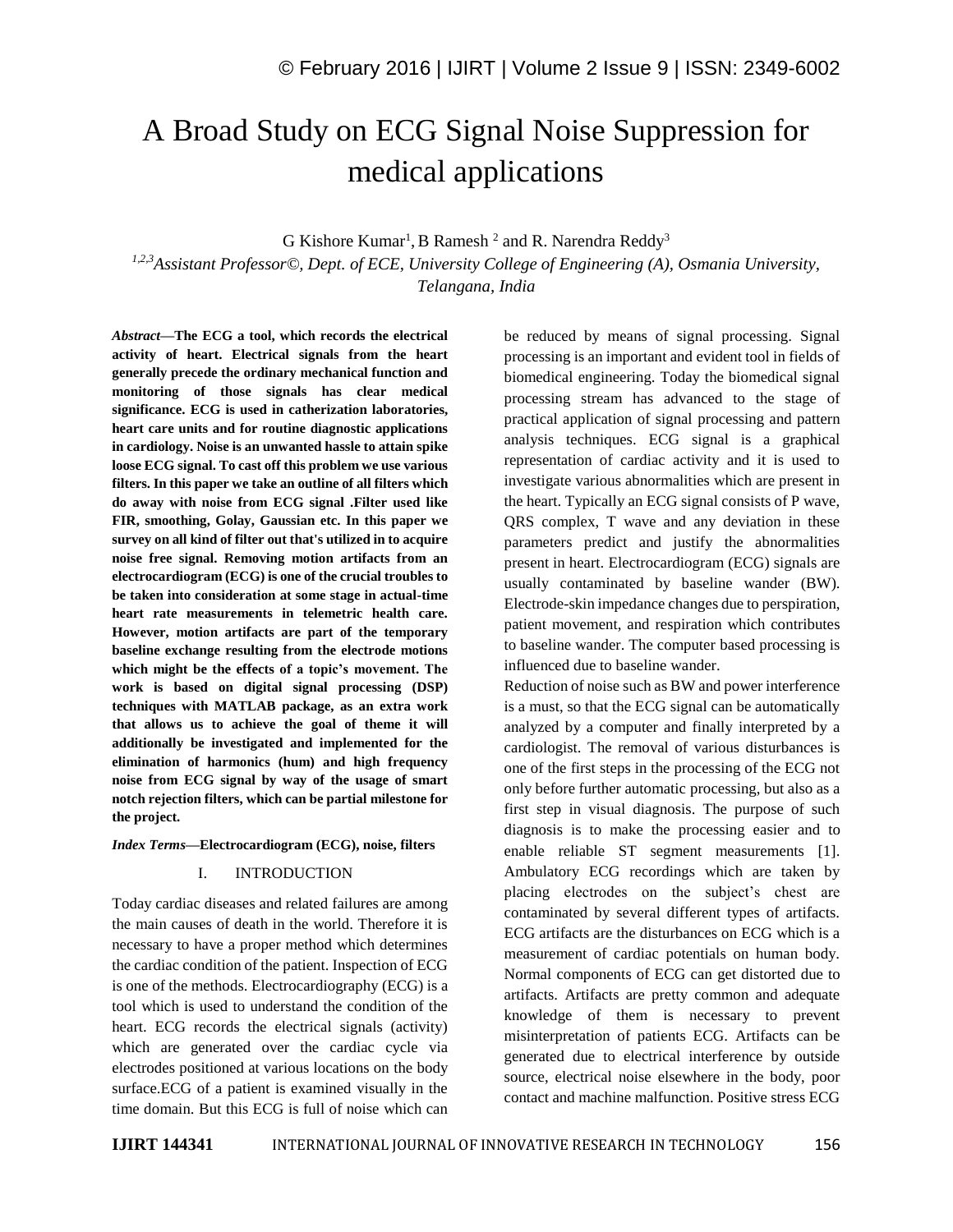test indicates that the QRScomplex alternas is increased and the patients might have significant coronary artery disease [2].

# II. LITERATURE SURVEY

In[3], Mbachu presents a method of designing LPF, HPF, BSF with Kaiser window where these three filters are serially connected which process the signal within the range (from 0 to 100 Hz), and with order of 200 for every filter and with interference signals attenuation of 13 dB.

In [4], Verma presents a digital Notch filter design using Hamming window to remove the effect of power line interference (PLI) with frequency of 50 Hz,which achieves 13.4dB attenuation. Also, presents an adaptive filter design to remove the effect of PLI and attenuation of 34.2 dB is obtained.

In [5], Madhukar Narsale et al. present a digital Notch filter design with frequency of 50 Hz and with band width of 45 to 55 Hz. They have implemented this filter on FPGA with sampling frequency of 500 Hz, and attenuation of 13 dB

In [6], Sharma and Dalal have presented a FIR filter whose order is 450 and different windows have been applied to remove the effect of power line interference which has achieved the attenuation of 18 dB.

Choy TT, Leung P M. have implemented 50 Hz notch filters for the real time application on the ECG signal. That filter was capable of filtering noise (by 40 dB) with bandwidth of 4Hz and causes the attenuation in the QRS complex [7].

Markovsky used Band-pass, Kalman, and adaptive filters for removal of resuscitation artifacts from human ECG signals. A database of separately recorded human ECG was used f or evaluation of this method. The performance criterion considered is the signal to-noise ratio (SNR) improvement, which is defined as the ratio of the SNRs of the filtered signal and the given ECG signal. The results show that for low SNR of the given signal, a band-pass filter yields the good performance, on the other hand for high SNR, an adaptive filter yields the good performance [8].

Lebedeva SV et al has described and demonstrated the structure and algorithm of a digital suppression filter for circuit noise at 50 Hz. The filter is seen slightly corrupting the electro-cardio-graphic signal [9].

Daqrouq [27] had used discrete wavelet transform (DWT) for ECG signal processing, specifically for reduction of ECG baseline wandering. The discrete wavelet transform has the properties which enable good representation of nonstationary signal such as ECG signal and divide the signal into different bands of frequency.

## III. MATERIALS AND METHODS

The purpose of the ECG simulator is to yield the typical ECG waveforms of different leads and as many arrhythmias as possible. The ECG simulator is a Matlab based simulator and is able to produce normal lead II ECG waveform. The use of a simulator has many benefits in the simulation of ECG waveforms. The paramount one is saving of time and another one is removing the complications of taking real ECG signals with invasive and noninvasive methods. The ECG simulator enables us to analyze and study normal and abnormal ECG waveforms without actually using the ECG machine.



**Fig.1 Block diagram**

Steps of procedure:

Add Noise to the ECG Signal

To add noise to the ECG signal, the following is to be known,

- o The simulated signal
- o The time step of the data, i.e. what is the elapsed time between the first data and second data
- o The length of your ECG signal, i.e. how many total time does your ECG signal last.

Then to generate the noise signal, use the same time step and generate the signal with the same length and simply add them together. The Savitzky–Golay smoothing filter is a filter that essentially performs a local polynomial regression (of degree k) on a series of values (of at least k+1 points which are treated as being equally spaced in the series) to determine the smoothed value for each point. The main advantage of this approach is that it tends to preserve features of the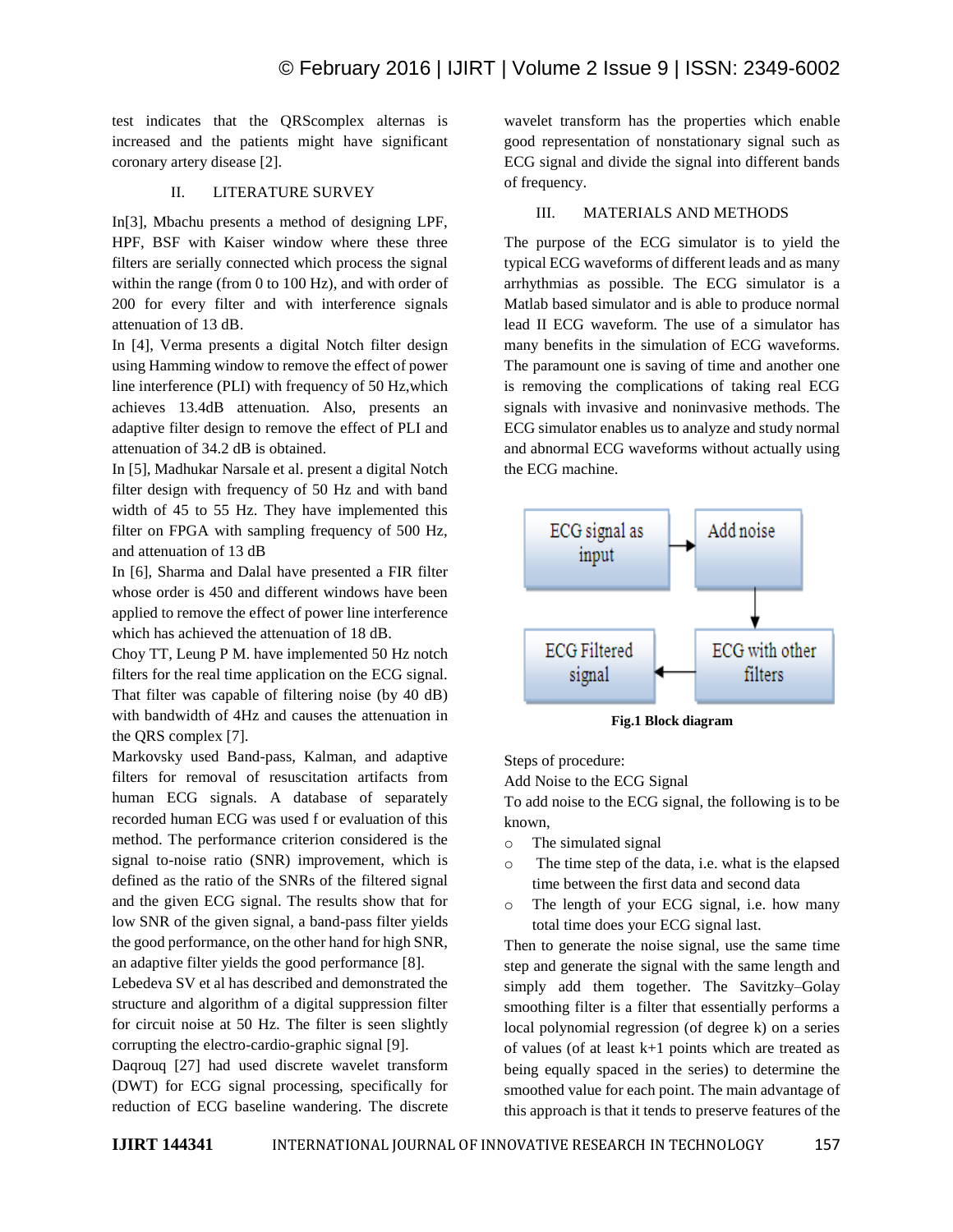distribution such as relative maxima, minima and width, which are usually 'flattened' by other adjacent averaging techniques.

Savitzky-Golay Filter: To smooth a data set is to create an approximating function that attempts to capture important patterns in the data, while leaving out noise or other fine-scale structures/rapid phenomena. In smoothing, the data points of a signal are modified so individual points (presumably because of noise) are reduced, and points that are lower than the adjacent points are increased leading to a smoother signal.

FIR Filter: A finite impulse response (FIR) filter is a filter whose impulse response (or response to any finite length input) is of finite duration, because it settles to zero in finite time. This is in contrast to infinite impulse response (IIR) filters, which may have internal feedback and may continue to respond indefinitely (usually decaying).

Smoothing Filters: Smoothing may be used in two important ways that can aid in data analysis, by being able to extract more information from the data as long as the assumption of smoothing is reasonable, and by being able to provide analyses that are both flexible and robust.

Median Filter: The median filter is a nonlinear digital filtering technique, often used to remove noise. Such noise reduction is a typical pre-processing step to improve the results of later processing (for example, edge detection on an image).

Butterworth Filter: The Butterworth filter is a type of signal processing filter designed to have as flat a frequency response as possible in the passband. It is also referred to as a maximally flat magnitude filter.

Notch rejection filter is employed for the removal of humming (50 Hz). As there are two different noises in this case i.e. humming and high frequency noise, both noises after passing through the notch filter, the signal with high frequency noise remain with the original ECG signal in the fifth plot of the figure. Finally the corrupted signal is passed through windowed sinc low pass filter to retrieve the original ECG signal.



**Fig.2 Results of Golay, smoothing and average filters**



**Fig.3 Results of Gaussian, median, FIR and Butterworth filters**

The high frequency noise is then filtered out by using windowed sinc low pass filter and the desire output of the ECG signal has then achieved at the final output.



By comparing the graph of input original ECG signal with the output, it is concluded that the overall result of method and technique developed in this thesis is achieved. The goal for the noise cancellation or removal of different noise frequencies has been performed satisfactory. After analyzing the filtering technique for humming and high frequency noise from ECG signal, it is concluded that implementation and analysis has been performed more or less the same and it also shows the method and filtering technique